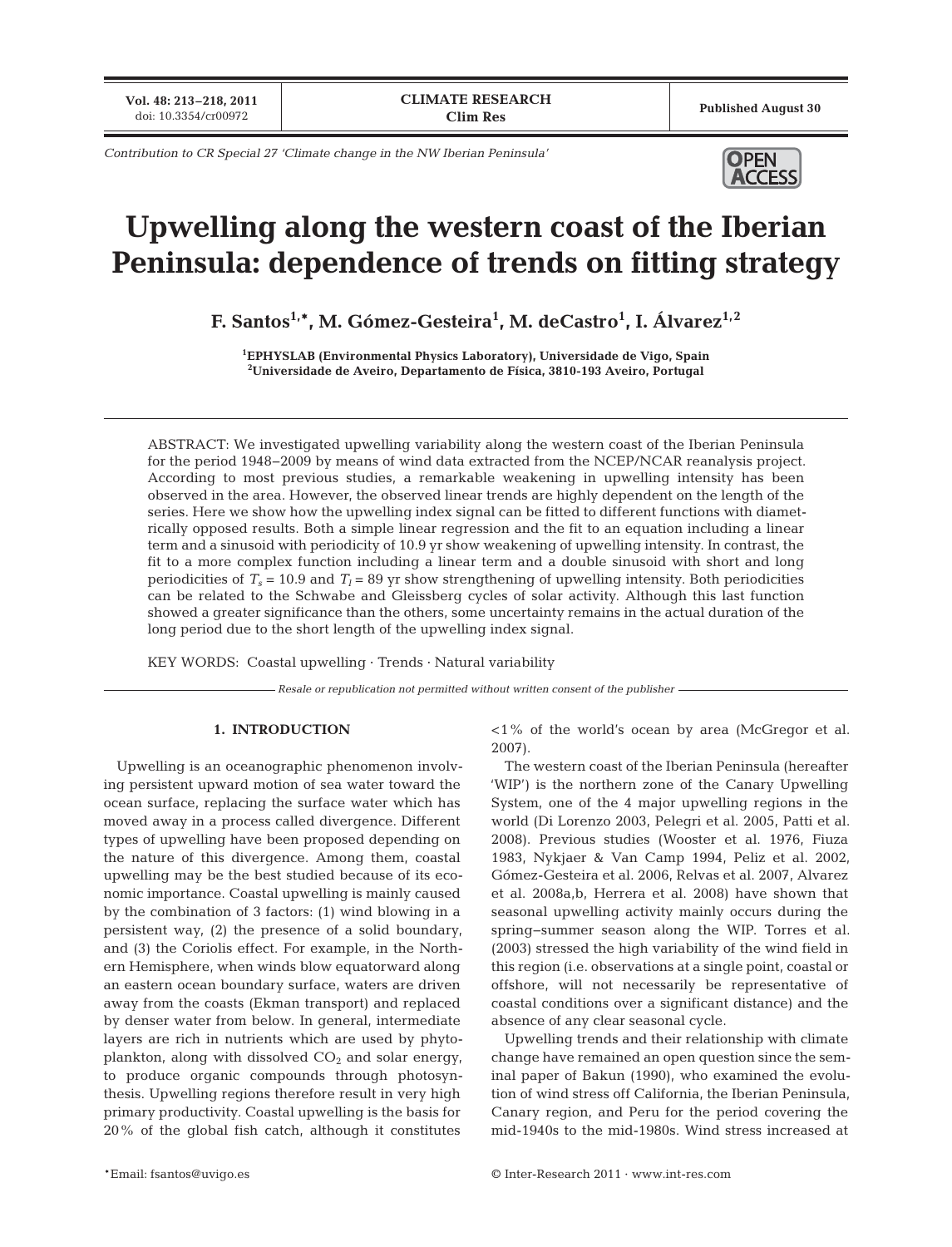the 4 locations, although at different rates. State−space statistical models found increased coastal upwelling for the period 1945− 1990 in the California Current system (Schwing & Mendelssohn 1997) and in the California and Peru-Chile current systems (Mendelssohn & Schwing 2002). A similar increase in alongshore wind stress was described by Di Lorenzo et al. (2005) in the California Current system. Finally, McGregor et al. (2007) also found evidence of increasing upwelling activity in the area near Cape Ghir in the Canary Upwelling System. Most of these observations are in good agreement with the mechanism described by Bakun (1990). According to this mechanism, when surface air temperature increases, a low-pressure center develops over land while a higher-pressure center develops over the slow-warming ocean waters with the coast acting as a boundary separating the 2 centers. This situation enhances northern winds favoring upwelling.

A different situation has been described by other authors along the WIP. Lemos & Pires (2004) found evidence of a progressive weakening of the upwelling regime for the period 1941−2000 using 3 land stations close to the Portuguese coast. Alvarez et al. (2008a) did not observe a clear trend at a monthly scale, although on average, upwelling tended to decrease for the period 1967−2006. A decrease in up welling index was also described by Pérez et al. (2010) at the northwestern corner of the Iberian Peninsula for the period 1965−2007. Pardo et al. (2011, this issue) extended their analysis to the evolution of upwelling intensity along the major up welling systems of the world. Gómez-Gesteira et al. (2011, this issue) calculated the annual and seasonal upwelling index trends for the period 1975−2008 coinciding with the last warming period observed in the area around the Atlantic and Cantabrian part of the Iberian Peninsula (deCastro et al. 2009). They found a significant decrease for the region of Galicia-North Portugal.

Finally, at longer time scales, the intensification of upwelling in the Galician-Portuguese margin during approximately the last 1000 yr has been well described (Diz et al. 2002, Soares & Dias 2006, Martins et al. 2006, 2007, Muñoz- Sobrino et al. 2007). Bernárdez et al. (2008) observed that the biosiliceous and geochemical signatures of sediments from the last 500 yr indicate enhanced upwelling and increased phytoplanktonic production as sociated with the intensification of northerly winds.

The main goal of the present analysis was to describe the variability and trends in upwelling intensity from 1948−2009 along the WIP. Different fitting procedures, from the linear method to a model including a linear trend and several periodic modulations related to natural forcing, were considered. The results strongly depend on the fitting function.

## **2. DATA AND METHODS**

Wind data were retrieved from the National Centers for Environmental Prediction/National Center for Atmospheric Research (NCEP/NCAR). Reanalysis data are available from 1948 onwards with global coverage and spatial resolution of  $2.5 \times 2.5^{\circ}$  (Kalnay et al. 1996; www.esrl.noaa.gov/psd/data/reanalysis/reanalysis.sht ml). Two points located in front of the WIP at 10° W and 40.0 and 42.5° N, respectively, were considered in the present study, which covers the period 1948−2009. Although a third point is located along the WIP at 37.5° N, it is close to Cabo Sao Vicente, where the wind dynamics can change drastically due to topographical features. Thus, that point was discarded from the present analysis. Ekman transport was calculated from wind data following the expressions:

$$
Q_{x} = \frac{\rho_{a} C_{d}}{\rho_{w} f} (W_{x}^{2} + W_{y}^{2})^{1/2} W_{y}
$$
  
and  

$$
Q_{y} = -\frac{\rho_{a} C_{d}}{\rho_{w} f} (W_{x}^{2} + W_{y}^{2})^{1/2} W_{x}
$$
 (1)

where *W* is wind speed near the surface (0.995 sigma level),  $\rho_w$  is the sea water density (1025 kg m<sup>-3</sup>),  $C_d$  is a dimensionless drag coefficient (1.4 × 10<sup>-3</sup>),  $\rho_a$  is the air density (1.22 kg m<sup>-3</sup>),  $f$  is the Coriolis parameter, defined as twice the vertical component of the Earth's angular velocity,  $\Omega$ , about the local vertical given by  $f = 2\Omega \sin(\theta)$  at latitude  $\theta$ . Finally, the subscripts x and y correspond to the zonal and meridional components, respectively. The upwelling index (UI,  $m^3 s^{-1} km^{-1}$ ), calculated from wind data, can be defined as the fraction of the Ekman transport that is perpendicular to the coast (Bakun 1990, Nykjaer & Van Camp 1994). This index is calculated as the component of Ekman transport perpendicularly to the shoreline by

$$
UI = Q_{\perp} = -\sin(\theta)Q_{x} + \cos(\theta)Q_{y}
$$
 (2)

where  $\theta = \pi/2 + \varphi$  and  $\varphi$  is the angle of the unitary vector perpendicular to the shoreline pointing landward (Gómez-Gesteira et al. 2006). Positive (negative) UI values mean upwelling favorable (unfavorable) conditions.

Wind fields must be correlated for the calculation of the mean UI. The correlation between UI at both points was  $r = 0.85$ , which allows considering a mean UI. Note that even though the points are located about 2.5° apart, the WIP coast is practically perpendicular to the equator in such a way that UI does not show important meridional differences. In the present study, we considered that the averaged values are more reliable that those calculated at single points, since the gridded data can present biases that vary from point to point (see Josey et al. 2002).

The following methodology was applied: (1) UI was calculated from wind fields at the locations described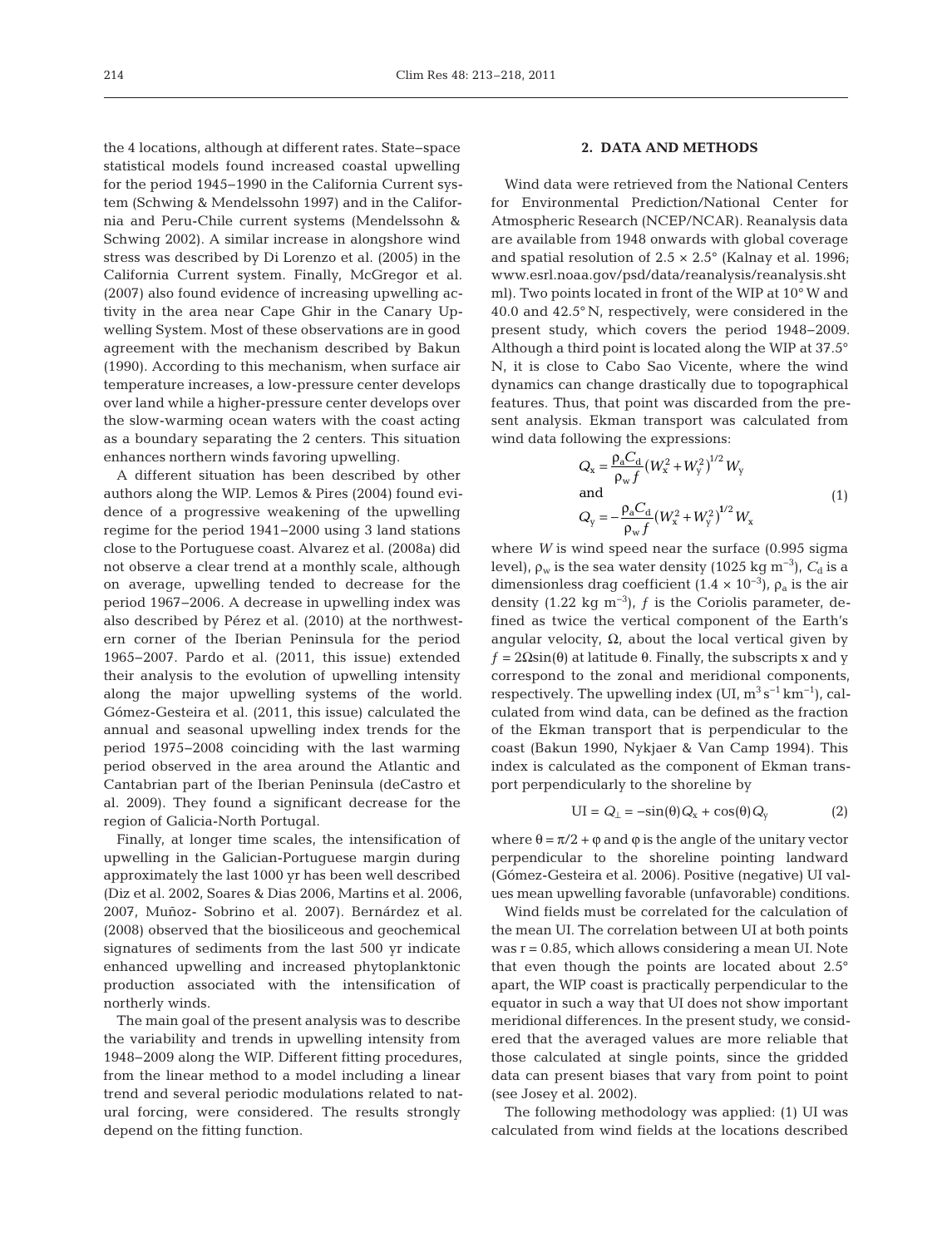above. (2) UI was meridionally and seasonally averaged using monthly values corresponding to the extended summer (April through September, following Nykjaer & Van Camp 1994 and Alvarez et al. 2008a). (3) Seasonal data were smoothed with a  $(\pm 2)$  running average filter centered in the year under study; this running average filters high-frequency oscillations in the signal which can mask long-term evolution. Here we refer to the signal that was filtered and averaged in space as  $(\widetilde{U}I)$ .

The  $\overline{UI}$  signal was analyzed by means of a Fast Fourier Transform (FFT) to determine its possible periodicities. A windowing technique (Press et al. 1992, Emery & Thompson 2004) was used to detect the relevant frequencies with the highest accuracy. In some cases, the periodicity of the signal was too long to be detected by the FFT analysis. In those cases, a trial and error analysis was used to maximize the correlation between the real and the fitted function. The signal was fitted to a known frequency determined by the previous FFT analysis and to a lower (unknown) frequency. The significance of the correlation was calculated by means of Student's *t*-test. The original signal was filtered before calculation, which implies that the resulting degrees of freedom are fewer than the ones corresponding to the original signal. Thus, N being the number of samples and n the number of neighbors used in the running average filter  $(\pm 2$  in the present study, which results in  $n = 5$ ), the degrees of freedom were  $N' = N/n$ , which is the value that was used in the significance testing.

#### **3. RESULTS AND DISCUSSION**

A simple linear fitting similar to the ones described by Alvarez et al. (2008a) and Pérez et al. (2010) showed  $\overline{U}I$  (−7.8 m<sup>3</sup> s<sup>−1</sup> km<sup>-1</sup> decade<sup>-1</sup>), and the case of the contract of the case of the case of the case of the case of the case of the case of the case of the case of the case of the case of the case of the case o with a significance <90% (Table 1). This decrease is considerably lower than the one observed by Pérez et al. (2010)  $\left(\sim -45 \,\mathrm{m}^3 \,\mathrm{s}^{-1} \,\mathrm{km}^{-1} \,\mathrm{decade}^{-1}\right)$ . The discrepancy can be attributed to different factors. (1) Pérez et al. (2010) considered the period 1965−2007. (2) they only considered a single point from reanalysis located at the northwestern corner of the Iberian Peninsula (42.85° N,

Table 1. Summary of fitting strategies. R: correlation coefficient; significance calculated with Student's *t*-test. Trends are in m<sup>3</sup> s<sup>-1</sup> km<sup>-1</sup> decade<sup>-1</sup>. Periodicities:  $T_s$  = 10.9 and  $T_l$  = 89 yr

|                                                                                                                | R                    |                            | Trend                    |
|----------------------------------------------------------------------------------------------------------------|----------------------|----------------------------|--------------------------|
| Linear function<br>Linear function and sinusoid $(T_s)$<br>Linear function and double<br>sinusoid $(T_s, T_l)$ | 0.36<br>0.53<br>0.78 | $85\%$<br>$95\%$<br>$99\%$ | $-7.8$<br>$-8.5$<br>16.2 |

9.37° W); the validity of this point was corroborated with local data measured at (43° N, 11° W). (3) Pérez et al. (2010) considered the evolution of annual UI instead of the evolution of seasonal UI. This approach can be misleading, since upwelling is a seasonal phenomenon, and a seasonal analysis is more suitable. Otherwise, the trend can be biased by changes in wind intensity and direction during the non-upwelling season. Lemos & Pires (2004) and Alvarez et al. (2008a) also described high variability depending on the month under study.

Comparison with previous studies has shown that the observed trends are strongly dependent on the length of the time series, which indicates that the observed behavior is not linear. To investigate the multidecadal variability of upwelling, we calculated trends in groups of 21 yr. For each year, the trend was computed for itself and for the previous and following 10 yr, e.g. the trend for 1958 was computed for the sub-period 1948−1968 and so on. This period of 21 yr is long enough to filter high-frequency variability but short enough to retain multidecadal oscillations. Fig. 1 shows the trends for the period 1958−1999, calculated from the raw signal without previous filtering. High variability was observed in both signals. Furthermore, the trend can be both positive and negative during the period under study, although the mean trend was negative  $(-11.1 \text{ m}^3 \text{ s}^{-1} \text{ km}^{-1})$ decade−1). Note that this mean trend differs slightly from the one shown above  $(-7.8 \text{ m}^3 \text{ s}^{-1} \text{ km}^{-1} \text{ decade}^{-1})$ , since the periods of study are different.

As previously mentioned, the  $\widetilde{UI}$  signal is nonlinear, which makes it difficult to distinguish between changes due to natural variability and trends. The FFT analysis using a windowing technique shows a main peak between 10.7 and 12.8 yr. The length of the record only allows a coarse discretization in terms of frequency (period).



Fig. 1. Trends in upwelling index (UI) along the western coast of the Iberian Peninsula (WIP) for the period 1958−1999. Data were grouped in intervals of 21 yr prior to linear fitting. The dashed line corresponds to the raw trends, and the solid line to the trends smoothed with a running average  $(\pm 1 \text{ yr})$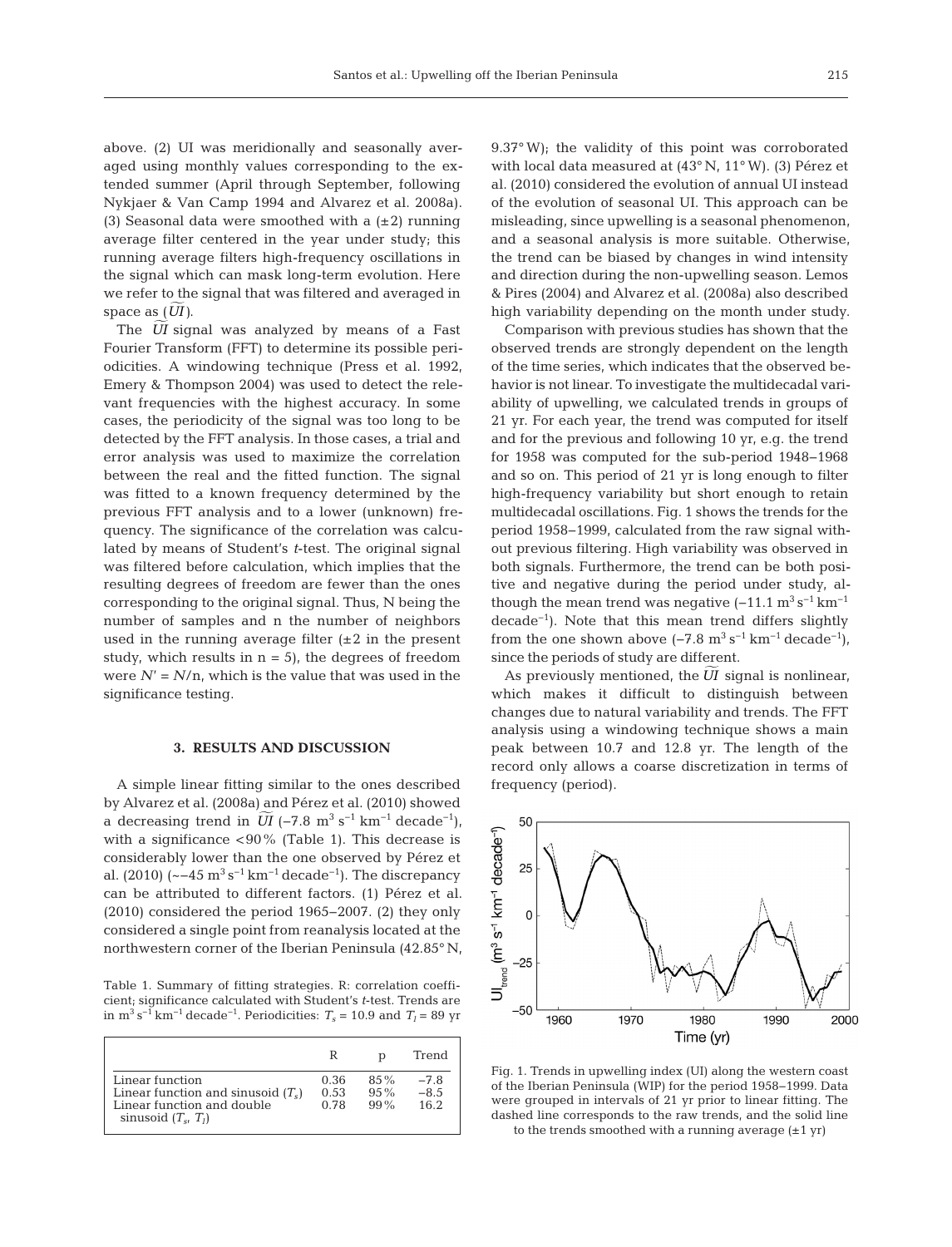This period is close to the Schwabe cycle of solar activity, which is 10.7 yr (Usoskin et al. 2009). This fact does not necessarily suppose that changes in solar irradiance directly result in changes in wind (upwelling) patterns. Some authors (Haigh 1996, White et al. 1997) have proposed indirect mechanisms (cloud coverage, atmospheric wind) to link sea surface temperature to changes in solar irradiance. Thus, in the case of the UI, the changes can be modulated via changes in the teleconnection patterns (Barnston & Livezey 1987, Hurrell 1995, deCastro et al. 2008). According to Stephenson et al. (2000), the North Atlantic Oscillation (NAO) also shows decadal variations that are unlikely to be obtained from sampling a white noise process. The most recent solar cycles were analyzed in an exploratory way to study their possible relationship with the peaks in the upwelling signal (solid line in Fig. 2). The last solar cycles ended in April 1954, October 1964, June 1976, September 1986, May 1996, and December 2008. On the other hand, peaks in the  $\overline{UI}$  signal used were observed in 1955, 1963, 1974, 1989, 1996, and 2009. Thus the peaks in both signals do not exactly coincide, although they are relatively close. On average, the length of the last solar cycles (from the 1950s on) is 10.9 yr, which is the periodicity that was considered in the present analysis.

 $\overline{U}I$  can be fitted to a sinusoidal function with a possible linear trend following

$$
\widetilde{UI} = a + bt + c \cos\left(\frac{2\pi}{T_s}t + \varphi_s\right)
$$
 (3)

where  $a$ ,  $b$ ,  $c$ , and  $\varphi_s$  are a set of unknowns to be computed, and time of the short period,  $T_s = 10.9$  yr is the imposed periodicity. This fitting shows a decreasing trend in  $\overline{UI}$  (−8.5 m<sup>3</sup> s<sup>-1</sup> km<sup>-1</sup> dec<sup>-1</sup>) with a significance of 95% (see Table 1). This value is close to the one calculated by simple linear fitting, albeit with a higher significance, since the sinusoidal part is able to reproduce



Fig. 2. Comparison between the upwelling index signal that was filtered and averaged in space  $(\widetilde{UI})$  ; solid line) and the difwas filtered and averaged in space  $(UI)$ ; solid line) and the different fitting functions. Linear (dashed line); linear and sinusoidal (open circles); linear and double sinusoid (closed circles)

the decadal periodicity of the signal. Nevertheless, the different amplitude of the peaks cannot be satisfactorily reproduced assuming only periodicity.

The  $\widetilde{U}$  signal was then fitted to a double sinusoid with a possible linear trend following

$$
\widetilde{UI} = a + bt + c \cos\left(\frac{2\pi}{T_s}t + \varphi_s\right) + d \cos\left(\frac{2\pi}{T_l}t + \varphi_l\right) \quad (4)
$$

where  $a_i$ ,  $b_i$ ,  $c_i$ ,  $d_i$ ,  $\varphi_i$ , and  $\varphi_s$  are a set of unknowns to be computed, and  $T_l$  and  $T_s$  represent the long and short period, respectively. Note that  $T_l$  was not determined by the previous FFT analysis, due to the limited extent of the series, so its value was determined by computing the value of  $T_l$  that provided the highest correlation coefficient  $(R)$  between  $\widetilde{U}I$  and the fitted signal. The best estimate,  $R = 0.78$  with a significance higher than 99%, was obtained for  $T_1 = 89$  yr, considering  $T_s =$ 10.9 yr to be a constant. However, this fit does not result in a negative trend in  $\widetilde{U}I$ , but rather in a positive one (16.2 m<sup>3</sup> s<sup>-1</sup> km<sup>-1</sup> dec<sup>-1</sup>). This periodicity can be related to the Gleissberg cycle of solar activity, which is around 87 yr (70−100 yr; Peristykh & Damon 2003, Braun et al. 2005). According to some authors (e.g. Yousef 2006), several prominent teleconnection patterns such as the NAO or El Niño Southern Oscillation, the levels of different lakes, and even fisheries can be influenced by this cycle. Finally, the trend is variable and our result cannot be considered an absolute value. Actually, any  $T_l$  between 70 and 100 yr resulted in a correlation coefficient similar to the one obtained for  $T_l$  = 89 yr (1% lower at most), although the trends ranged from 4 to  $25 \text{ m}^3 \text{ s}^{-1} \text{ km}^{-1} \text{ dec}^{-1}$  and were always positive.

#### **4. SUMMARY**

The  $\widetilde{U\!I}$  signal was fitted to different equations to analyze the variability in upwelling observed during the last decades. Both a simple linear fitting and a more complex, sinusoidal  $(T_s = 10.9 \text{ yr})$  and linear fitting resulted in a negative trend in upwelling intensity. In contrast, the fit of the signal to a straight line and to a double sinusoid  $(T_s = 10.9$  and  $T_l = 89$  yr, respectively) resulted in a positive trend in upwelling intensity. This last fitting function provided the best estimate, with a significance >99%. Moreover, observed periodicities did not correspond to the mathematical values that  $\frac{d}{dx}$  and  $\frac{d}{dx}$  is the maximized the correlation coefficient between  $\overline{U}$  and the fitting function, but rather coincided with periodicities in solar activity, the Schwabe and Gleissberg cycles.

The present study does not elucidate whether the long periodicity is real or a mathematical artifact. None of the approaches is comprehensive, since the linear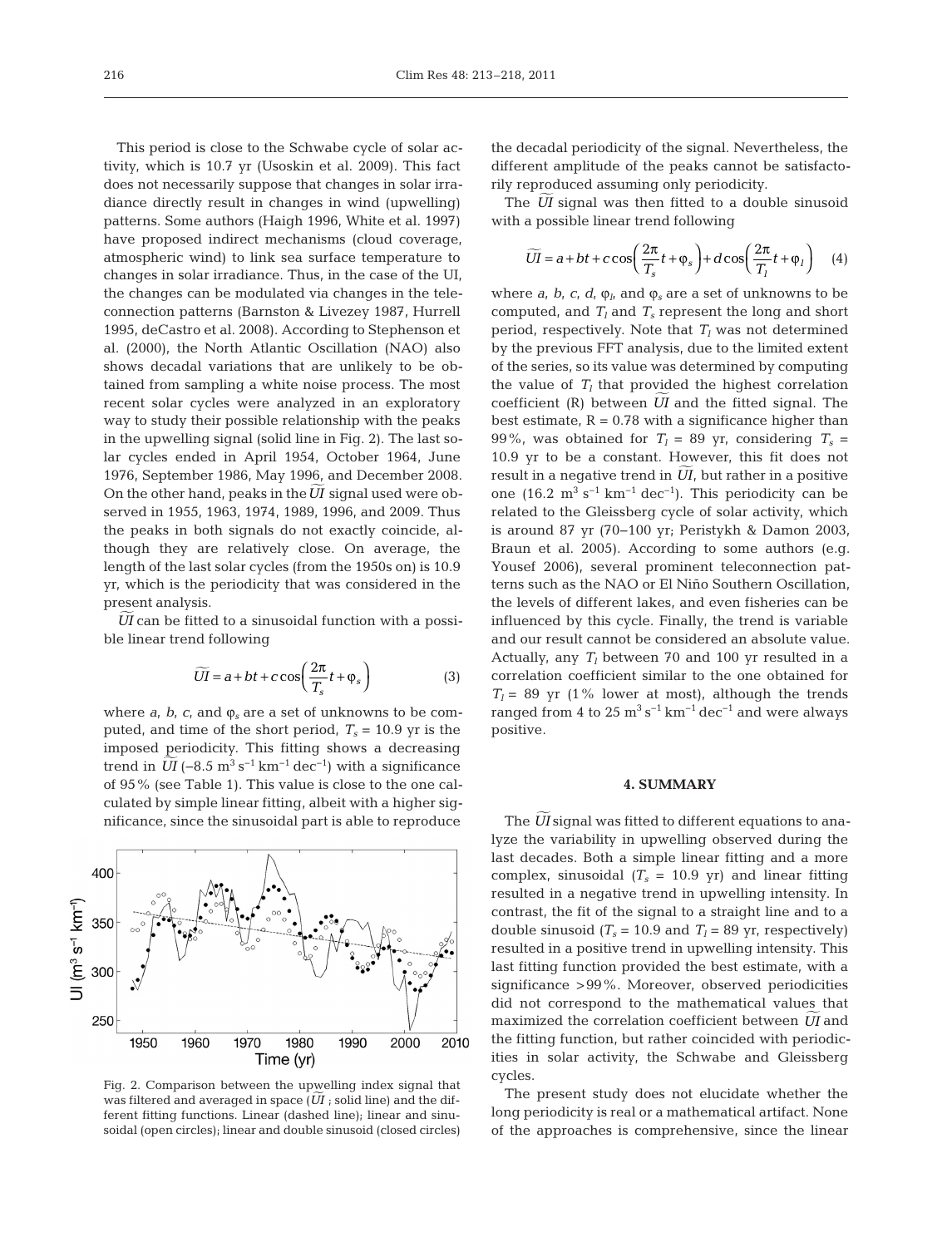not explain the amplitude of the different peaks.

In summary, it is still unclear which part of the ob served changes in coastal upwelling is related to natural causes and which part is linked to shifts with a possible anthropogenic cause.

*Acknowledgements*. This work was supported by the Ministerio de Ciencia e Innovación under the FEDER-funded project CTM2007-62546-C03-03/MAR and under project CGL2009 solar cycles.

### LITERATURE CITED

- Alvarez I, Gómez-Gesteira M, deCastro M, Dias JM (2008a) ➤ Spatiotemporal evolution of upwelling regime along the western coast of the Iberian Peninsula. J Geophys Res 113: C07020 doi: 10.1029/2008JC004744
- Alvarez I, Gómez-Gesteira M, deCastro M, Novoa EM ➤ (2008b) Ekman transport along the Galician Coast (NW Spain) calculated from QuikSCAT winds. J Mar Syst 72: 101−115 doi: 10.1016/j.jmarsys.2007.01.013
- ▶ Bakun A (1990) Global climate change and intensification of coastal upwelling. Science 247:198-201 doi:10.1126/science. 247.4939.198
- ► Barnston AG, Livezey RE (1987) Classification, seasonality and persistence of low-frequency atmospheric circulation patterns. Mon Weather Rev 115: 1083−1126
- Bernárdez P, González-Álvarez R, Francés G, Prego R, Bárcena ➤ MA, Romero OE (2008) Palaeoproductivity changes and upwelling variability in the Galicia Mud Patch during the last 5000 years: geochemical and microfloral evidence. Holocene 18:1207-1218 doi:10.1177/0959683608096596
- ▶ Braun H, Christl M, Rahmstorf S, Ganopolski A and others (2005) Possible solar origin of the 1,470-year glacial climate cycle demonstrated in a coupled model. Nature 438: 208−211 doi: 10.1038/nature04121
- ► deCastro M, Gómez-Gesteira M, Lorenzo MN, Alvarez I, Crespo AJC (2008) Influence of atmospheric modes on coastal upwelling along the western coast of the Iberian Peninsula, 1985 to 2005. Clim Res 36: 169−179 doi: 10.3354/ cr00742
- deCastro M, Gómez-Gesteira M, Alvarez I, Gesteira JLG ➤ (2009) Present warming within the context of cooling− warming cycles observed since 1854 in the Bay of Biscay. Cont Shelf Res 29: 1053−1059
- ► Di Lorenzo E (2003) Seasonal dynamics of the surface circulation in the Southern California Current System. Deep Sea Res II 50:2371-2388
- ► Di Lorenzo E, Miller AJ, Schneider N, McWilliams JC (2005) The warming of the California current system: dynamics and ecosystem implications. J Phys Oceanogr 35:336-362
	- Diz P, Francés G, Pelejero C, Grimalt JO, Vilas F (2002) The last 3000 years in the Ría de Vigo (NW Iberian Margin): climatic and hydrographic signals. Holocene 12:459−468
	- Emery WJ, Thompson RE (2004) Data analysis methods in Pérez FF, Padín XA, Pazos Y, Gilcoto M and others (2010) ➤ physical oceanography, 2nd edn. Elsevier, Amsterdam
	- Fiuza AFG (1983) Upwelling patterns off Portugal. In: Suess E, Thiede J (eds) Coastal upwelling: its sediment record. Plenum, New York, p 85–98
- ► Gómez-Gesteira M, Moreira C, Alvarez I, deCastro M (2006) Ekman transport along the Galician coast (northwest Spain) calculated from forecasted winds. J Geophys Res 111: C10005 doi:10.1029/2005TC003331
- assumption is too coarse and the single sinusoid does  $\triangleright$  Gómez-Gesteira M, Gimeno L, deCastro M, Lorenzo MN and others (2011) The state of climate in NW Iberia. Clim Res 48:109–144
	- ► Haigh J (1996) On the impact of solar variability on climate. Science 272: 981−984
	- ► Herrera JL, Rosón G, Varela RA, Piedracoba S (2008) Variability of the western Galician upwelling system (NW Spain) during an intensively sampled annual cycle: an EOF analysis approach. J Mar Syst 72:200-217
	- ► Hurrell JW (1995) Decadal trends in the North Atlantic Oscillation: regional temperatures and precipitation. Science 269: 676−679
- 09143. We thank A. Ferriz-Mas for helpful discussions on  $\blacktriangleright$  Josey SA, Kent EC, Taylor PK (2002) Wind stress forcing of the ocean in the SOC climatology: comparisons with the NCEP−NCAR, ECMWF, UWM/COADS, and Hellerman and Rosenstein datasets. J Phys Oceanogr 32: 1993−2019
	- ► Kalnay E, Kanamitsu M, Kistler R, Collins W and others (1996) The NCEP/NCAR 40-year reanalysis project. Bull Am Meteorol Soc 77:437-470
	- ► Lemos RT, Pires HO (2004) The upwelling regime off the west Portuguese coast, 1941–2000. Int J Climatol 24:511–524. doi: 10.1002/joc.1009
	- ► Martins V, Jouanneau JM, Weber O, Rocha F (2006) Tracing the late Holocene evolution of the NW Iberian upwelling system. Mar Micropaleontol 59:35-55
	- ► Martins V, Dubert J, Jouanneau JM, Weber O and others (2007) A multiproxy approach of the Holocene evolution of shelf-slope circulation on the NW Iberian continental shelf. Mar Geol 239: 1−18
	- ► McGregor HV, Dima M, Fischer HW, Mulitza S (2007) Rapid 20th-century increase in coastal upwelling off northwest Africa. Science 315:637-663 doi:10.1126/science.1134839
	- ► Mendelssohn R, Schwing FB (2002) Common and uncommon trends in SST and wind stress in the California and Peru-Chile current systems. Prog Oceanogr 53: 141−162
	- Muñoz-Sobrino C, García-Gil S, Diez JB, Iglesias J (2007) ➤ Palynological characterization of gassy sediments in the inner part of Ría de Vigo (NW Spain). New chronological and environmental data. Geo-Mar Lett 27:289-302
	- ► Nykjaer L, Van Camp L (1994) Seasonal and interannual variability of coastal upwelling along northwest Africa and Portugal from 1981 to 1991. J Geophys Res 99: 14197−14208
	- Pardo PC, Padín XA, Gilcoto M, Farina-Busto L, Pérez FF ➤(2011) Evolution of upwelling systems coupled to the longterm variability in sea surface temperature and Ekman transport. Clim Res 48:231–246
	- ► Patti B, Guisande C, Vergara AR, Riveiro I and others (2008) Factors responsible for the differences in satellite-based chlorophyll *a* concentration between the four major global upwelling areas. Estuar Coast Shelf Sci 76: 775−786 doi: 10. 1016/j.ecss.2007.08.005
	- ► Pelegri JL, Aristegui J, Cana L, Gonzalez-Davila M and others (2005) Coupling between the open ocean and the coastal upwelling region off northwest Africa: water recirculation and offshore pumping of organic matter. J Mar Syst 54:3-37
	- ► Peliz A, Rosa TL, Santos AMP, Pissarra JL (2002) Fronts, jets and counter-flows in the Western Iberian upwelling system. J Mar Syst 35: 61−77
	- Plankton response to weakening of the Iberian coastal upwelling. Glob Change Biol 16: 1258−1267 doi: 10. 1111/j. 1365- 2486.2009.02125.x
	- ► Peristykh AN, Damon PE (2003) Persistence of the Gleissberg 88-year solar cycle over the last 12,000 years: evidence from cosmogenic isotopes. J Geophys Res 108:1003 doi:10. 1029/2002JA009390
		- Press WH, Teukolsky SH, Vetterling WT, Flannery BP (1992)